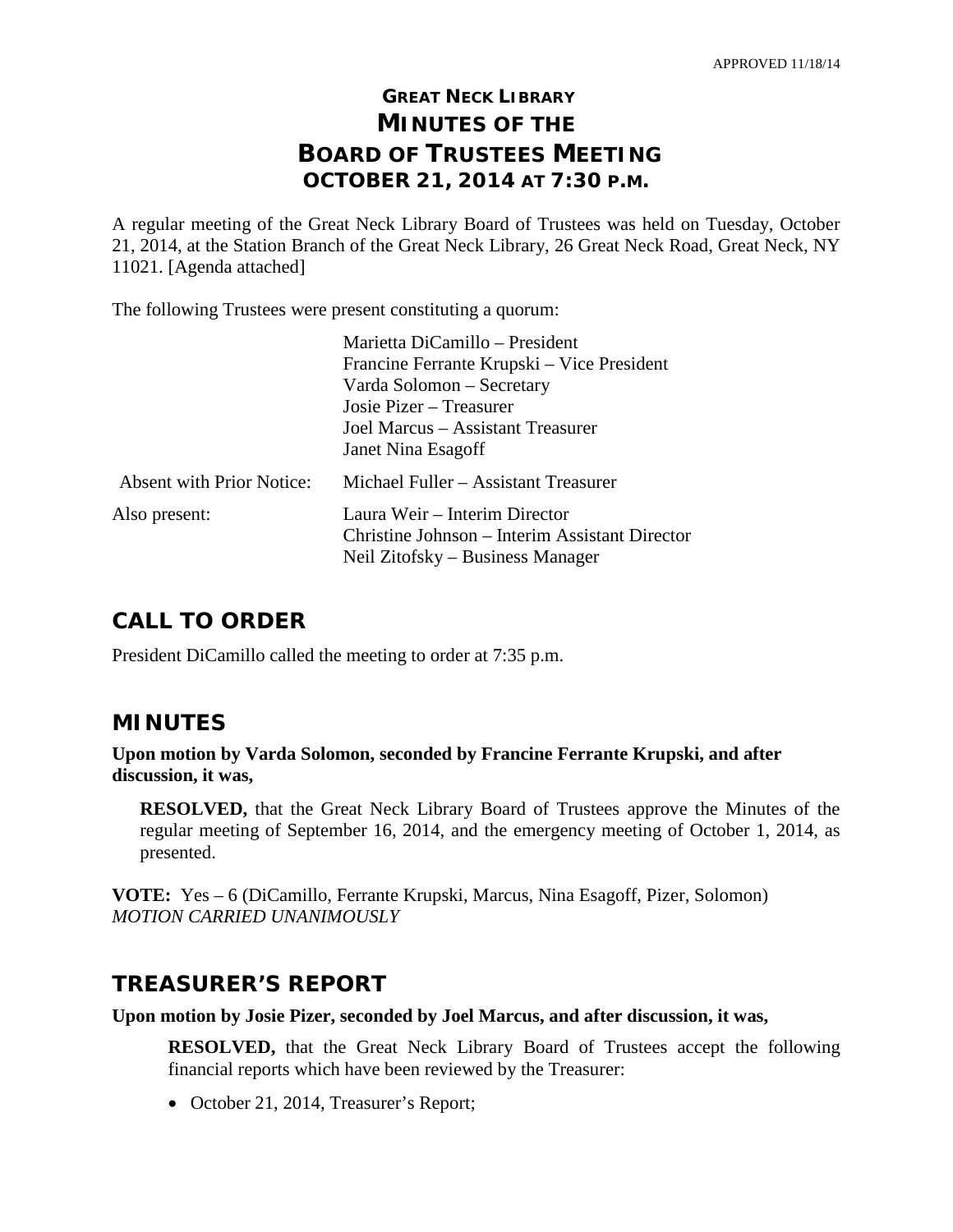• Warrant dated September 13, 2014 through October 10, 2014, Payroll Account deduction checks numbered 0032239 through 0032242, and 0032259 through 0032263, Director's Account checks numbered 1276 and 1277, paid Vendor Account checks numbered 48801 through 48819, and Vendor Account checks to be paid numbered 48820 through 48905, the sums set against their respective names, amounting in the aggregate to \$279,480.13;

\_\_\_\_\_\_\_\_\_\_\_\_\_\_\_\_\_\_\_\_\_\_\_\_\_\_\_\_\_\_\_\_\_\_\_\_\_\_\_\_\_\_\_\_\_\_\_\_\_\_\_\_\_\_\_\_\_\_\_\_\_\_\_\_\_\_\_\_\_\_

• Payroll Warrants for pay dates September 4, 2014, and September 18, 2014, which have been reviewed by the Treasurer, in the amounts of \$147,340.77 and \$147,860.56 respectively, for a total of \$295,201.33.

**VOTE:** Yes – 6 (DiCamillo, Ferrante Krupski, Marcus, Nina Esagoff, Pizer, Solomon) *MOTION CARRIED UNANIMOUSLY*

# **BUSINESS MANAGER'S**

Mr. Zitofsky provided the following highlights from his report:

- Time and Attendance staff schedules will be adjusted next week in accordance with the retention letters sent to staff.
- 2014 draft Audit is showing over \$621,000 in surplus and he will continue to review. The auditor will attend the next Finance Committee meeting. The final audit report will be presented to the Board for acceptance at the next Board meeting.
- 2015 Budget was presented at the Finance Committee meeting and was reviewed category by category. Any seeming inconsistencies were explained.
- Renovation Finances The weekly teleconferencing meetings with DASNY will resume after a hiatus to resolve the charter issues. The bonds will be priced in November and closing in early December.

Trustee Solomon asked for clarification on the total amount of dollars submitted to Unique Management. Mr. Zitofsky explained that it appeared that although the \$159 was waived, the \$200 is still outstanding and remains to be collected.

President DiCamillo congratulated Mr. Zitofsky on the forecast that came in as was originally indicated. She stated that the draft Audit Report for the year ended June 2014, was provided to the Trustees for their review. It will be presented at a subsequent Board meeting for discussion.

# **PAYROLL CHANGES**

### **Upon motion by Josie Pizer, seconded by Joel Marcus, and after discussion, it was,**

**RESOLVED,** that the Great Neck Library Board of Trustees accept the Payroll Changes of September 15, 2014 through October 8, 2014, as presented, and which have been reviewed by the Finance Committee.

President DiCamillo reported on the Personnel Changes that there was one new hire, Cindy Semeti, for the Programming Office at \$35,000 per year, and three individuals who will be retiring.

*Public Comment: Ralene Adler*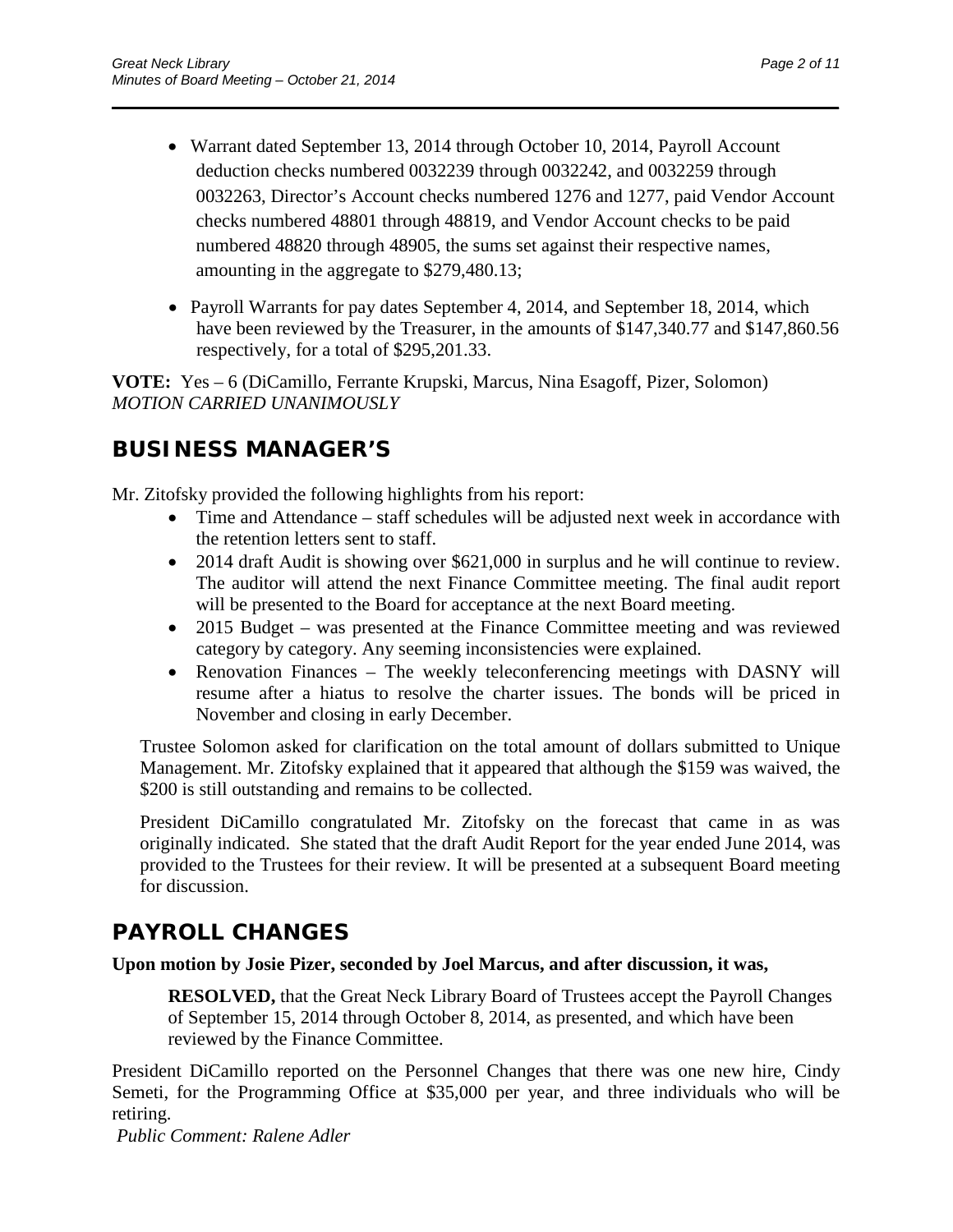**VOTE:** Yes – 6 (DiCamillo, Ferrante Krupski, Marcus, Nina Esagoff, Pizer, Solomon) *MOTION CARRIED UNANIMOUSLY*

# **REPORTS**

## **Building Advisory Committee (BAC)**

President DiCamillo reported that now that it appears that the bond situation is back on track the BAC will be meeting again. Bidding documents are due on Thursday and we will now move forward.

\_\_\_\_\_\_\_\_\_\_\_\_\_\_\_\_\_\_\_\_\_\_\_\_\_\_\_\_\_\_\_\_\_\_\_\_\_\_\_\_\_\_\_\_\_\_\_\_\_\_\_\_\_\_\_\_\_\_\_\_\_\_\_\_\_\_\_\_\_\_

### OUTREACH COMMITTEE

Trustee Pizer reported that the last two pieces of publicity have been completed. Another meeting, probably, the last will be scheduled, completing the task assigned by the Board of Trustees. She thanked Chris Johnson, the Programming Office staff and everyone on the committee.

*Public Comment: Ralene Adler* 

#### RELOCATION COMMITTEE

Trustee Ferrante Krupski reported that at its meeting on October 13, the committee felt that because of the problem with the bond, the Main Library may not be closing on October  $29<sup>th</sup>$  as planned. However, the staff and committee decided to move forward and close on October 29<sup>th</sup> as originally planned. Station Branch will be closed on October 30 so the movers can bring in the items from Main. The next meeting is November  $3<sup>rd</sup>$  at  $7:15$  p.m. at the Station Branch. She thanked the staff, especially Christine Johnson, who did a terrific job to keep within the timeframe.

#### BRIT

Ms. Johnson reported that Janet Fine and her team have installed all the additional public computers at the branches and are finalizing the setting up of specific computers for nonresidents. The policy for non-resident use of public computers that was previously approved by the Board will have to be revisited.

A tremendous information campaign about the closing of the Main Library was launched last week. The Circulation Department is busy helping patrons choose their new location for holds pickup.

The movers will be available tomorrow morning to start moving items to the Lakeville Branch. The moving of the back offices is on track for October  $29<sup>th</sup>$ . The move to Parkville will take place on Saturday.

President DiCamillo expressed her great appreciation to all the staff members involved in making this happen.

Ms. DiCamillo reported that she was asked by a patron last night why there were no Friday evening hours at the branches. She asked for this item to be placed on the agenda for the next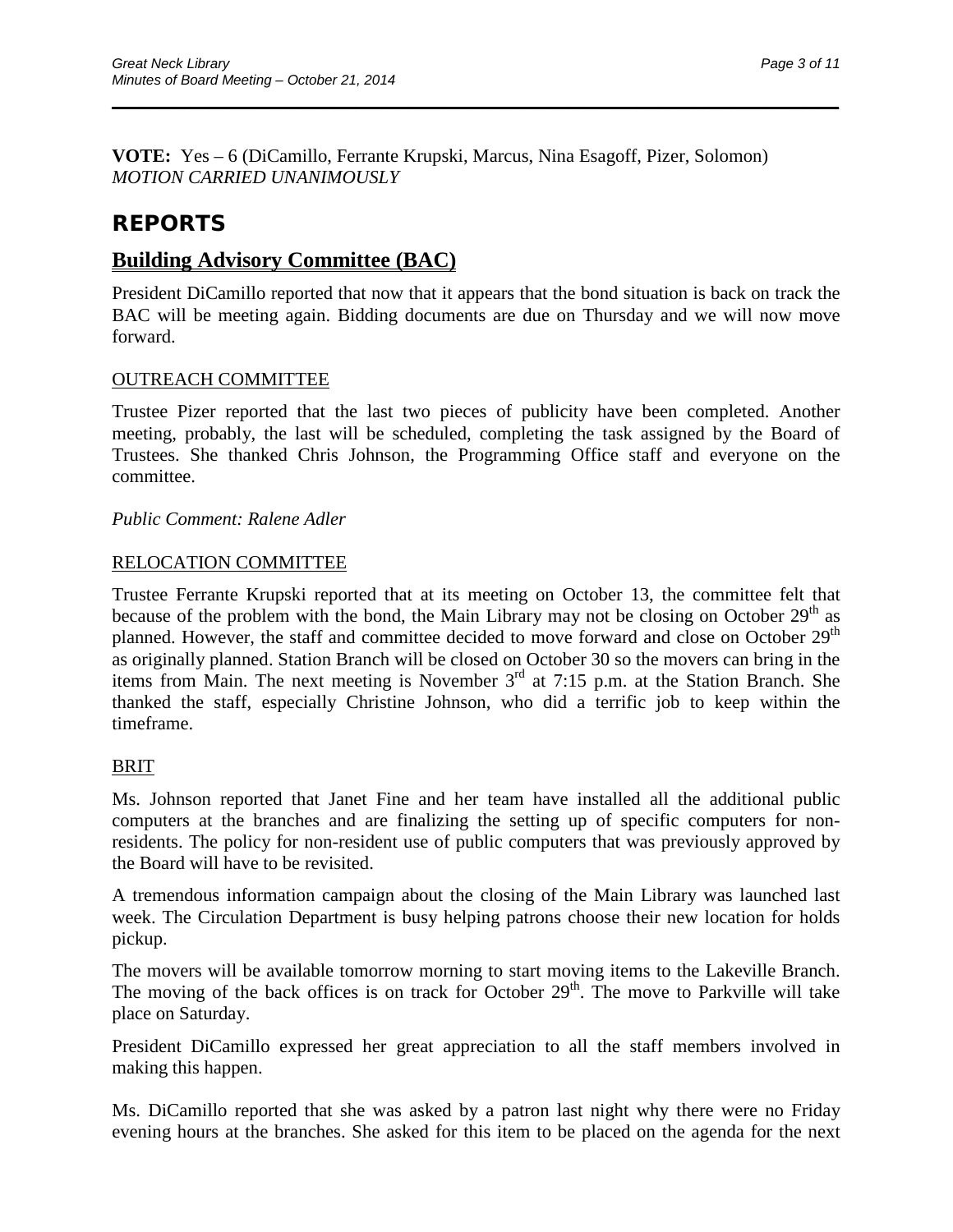Relocation Committee meeting and that there should be Friday evening hours somewhere in the library system.

\_\_\_\_\_\_\_\_\_\_\_\_\_\_\_\_\_\_\_\_\_\_\_\_\_\_\_\_\_\_\_\_\_\_\_\_\_\_\_\_\_\_\_\_\_\_\_\_\_\_\_\_\_\_\_\_\_\_\_\_\_\_\_\_\_\_\_\_\_\_

Mr. Zitofsky also added that the professional staff will be receiving training tomorrow morning in working the desks at the branches, and he has arranged for the Long Island Division of New York State Department of Labor Rapid Response team to come to the Library to give a presentation to the staff who are being laid off to assist in applying for benefits. This will be followed by a private consult with staff.

*Public Comment: Ralene Adler, Claudia Cruz, Naomi Penner*

#### FUNDRAISING

President DiCamillo reported that the committee met last night and the decision was made to postpone the soirée scheduled for Sunday, October  $26<sup>th</sup>$  because staff was busy preparing for the move and the timing was not conducive to fundraising efforts. It will be rescheduled for a later date.

*Public Comment: Naomi Penner*

## **Finance Committee**

Trustee Pizer stated that the Finance Committee is working very well and hard. She thanked all the committee and staff members.

## **Grants**

Interim Director Weir said she passed along information to Jonathan Aubrey regarding grants for the conservation of materials in art work. The NYS Construction grant application has been sent to Albany and she can't image we won't get what we asked for.

Trustee Pizer inquired about the PSE&G grant. She was informed that Charles Wohlgemuth, Head of Maintenance, has to work with the architect and lighting people on this.

*Public Comment: Naomi Penner*

## **Director Search Committee**

Trustee Ferrante Krupski reported that at the last meeting on September 23, it was decided to put out an RFP for head hunting firms. It was a little disconcerting as only one response was received. The other firms that did not respond were contacted and two of them have expressed interest. The committee was scheduled to meet this Thursday to review the RFP but that meeting is subject to cancellation. Ms. Johnson reported that two additional firms are also interested in working with us.

Trustee Janet Nina Esagoff inquired if the contract we had with the prior head hunter firm had a retention clause whereby we could use their service again at a discounted rate. That guarantee clause should be included in the next contract.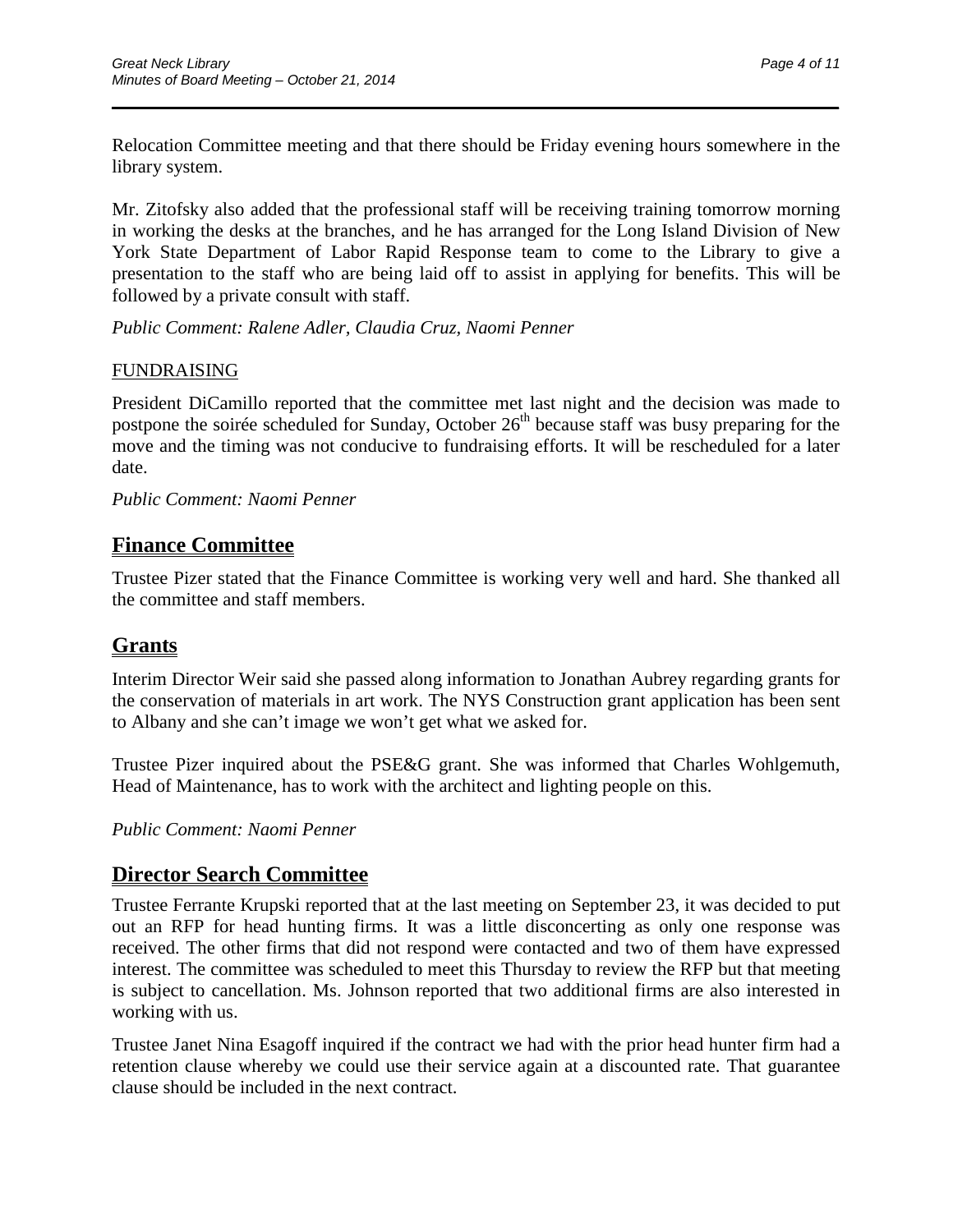# **Policy Committee**

Trustee Marcus reported that there are a few items to be discussed and a meeting will be scheduled.

\_\_\_\_\_\_\_\_\_\_\_\_\_\_\_\_\_\_\_\_\_\_\_\_\_\_\_\_\_\_\_\_\_\_\_\_\_\_\_\_\_\_\_\_\_\_\_\_\_\_\_\_\_\_\_\_\_\_\_\_\_\_\_\_\_\_\_\_\_\_

## **Staff Reports**

Trustee Pizer noted that the adult statistics were changed to a chronological order to which Ms. Johnson explained that there is a new person in the Programming Office and she organizes them differently.

Trustee Ferrrante Krupski also noted that there is a discrepancy in the circulation statistics for checkouts between the two circulation reports. The Interim Director was asked to have the numbers in the reports reconciled. She also questioned the \$1,500 spent for SAT classes for 12 students. The Interim Director proposed that we might consider not offering as many SAT classes any longer since the School District is now offering them. President DiCamillo assured her that programming is at the discretion of the Library Director and whatever is decided on will be fine with the Board.

*Public Comment: Ralene Adler*

## **Interim Assistant Director's Report**

Text of written report below:

#### Weeding

In September the total number of items weeded was 4,554. The year-to-date total number of items weeded is 81,033, when combined with the 2013 total of 51,306 items; the grand two-year total is 132,339. In September, the booksale receipts totaled \$769.10 bringing the year-to-date total to \$7,880.96. The Silent Auction for Encyclopedias, Stamp Catalogues and other larger Art Books just ended. As of yesterday, for our final two weeks her at the Main Library, we have begun BOGO (Buy One – Get One) sale for discarded books and A/V items. Items are moving fast!

For the large number of Reference Discards, with the expertise of our Web Designer, Shuqian Zhang, we have created a "Donations" page for Long Island Libraries to request our Discards. It is available for viewing at [http://www.greatnecklibrary.org/libinfo/refdonations.php.](http://www.greatnecklibrary.org/libinfo/refdonations.php) We have posted messages to the Nassau and Suffolk library listservs to publicize the availability of these materials.

#### Final Inventories

Jonathan Aubrey and Wanda Lei have created an enhanced Art Inventory that can be used both for Appraisal purposes as well as to help us keep track of these items during the move and relocation. Similarly, Wanda Lei has prepared an inventory of all furnishings, equipment, etc., that can wither be sold, or for non-working equipment, excessed. This list has been provided to the Library Board for review.

We have been given the "OK" from Calg and KG&D to offer a "Furnishings and Fixtures" public sale in our lower lobby/community room during the first two weeks of November. We are waiting until after the Fundraising Soiree and Election take place. However, signange and publicity is being prepared for distribution starting the week of October 20. It will be managed as a Silent Auction where interested public can place bids on the items. We also plan to offer the information virtually through a link on our website. We are waiting for our Web Designer to be finished with the election list and will then request her help in creating a link and page for the sale.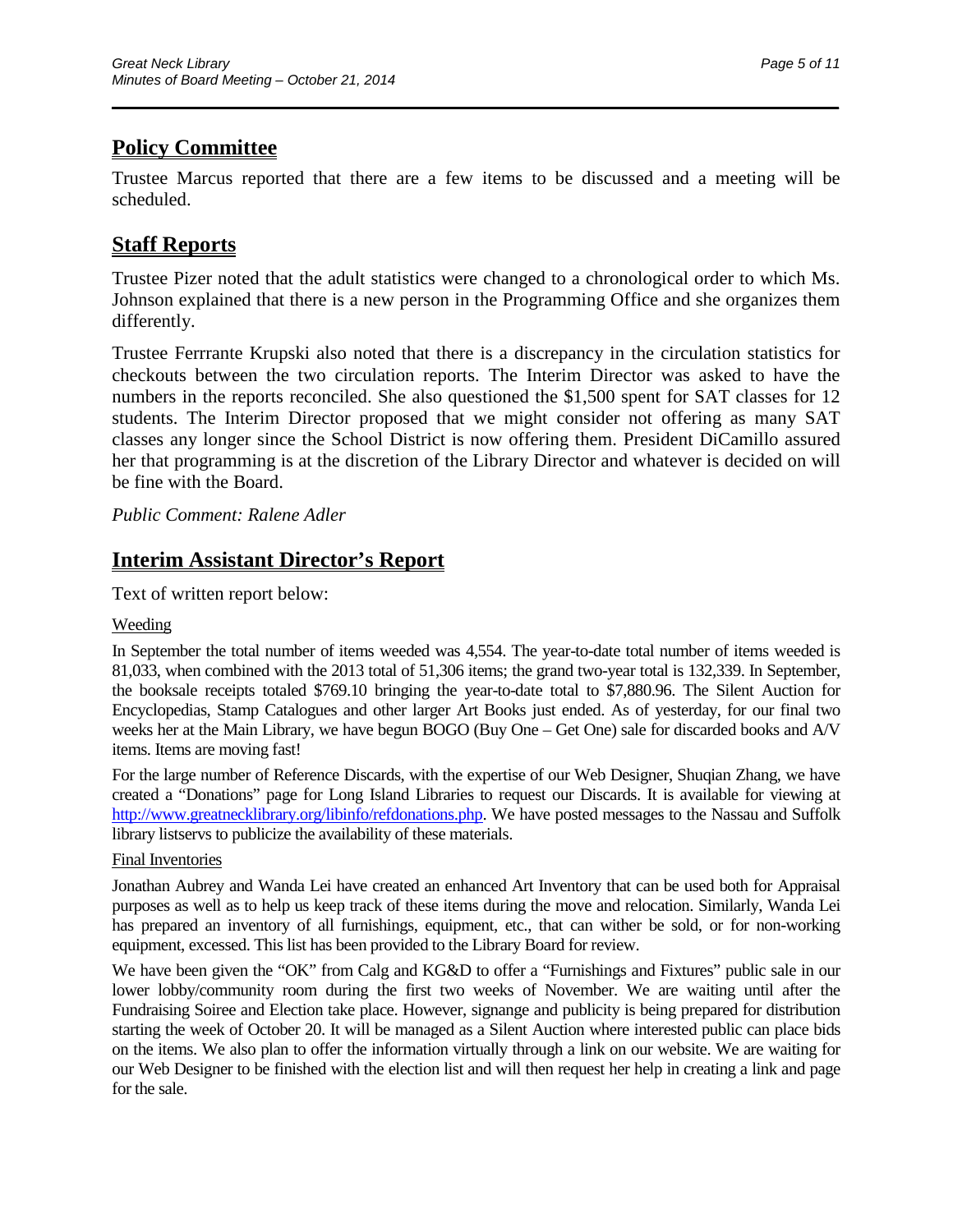We met with our Mover, Gary Hall of American Library & School Services on Wednesday, October 15. He is sending us the moving boxes and archival boxes for the history collection so that staff can box up all of the items going to the branches and/or into storage. The movers will be here at the Main Library on October 29 to pack all of the front room items for Station – i.e., the Children's, A/V, Adult and Young Adult materials and shelving, as well s the public service desks and tables, chairs, carrels for the newly created group study room. Wanda Lei and I have visited Station a number of times to verify that all of the items slated for movement to this branch will actually fit where they are intended to go. The final steps for Station's move is to review the flow of the adult materials and shelving to limit the amount of re-shelving that will be necessary and to provide a natural flow of materials for our patrons. The Station Branch will be closed to the public on Thursday, October 30 to allow the movers to bring in all of these items. There is now a great deal of material coding changes that need to occur to be sure that items are correctly flagged for either their new location, or indicate that the item has been stored and is unavailable. Those changes will be made just prior to the movement of the materials.

\_\_\_\_\_\_\_\_\_\_\_\_\_\_\_\_\_\_\_\_\_\_\_\_\_\_\_\_\_\_\_\_\_\_\_\_\_\_\_\_\_\_\_\_\_\_\_\_\_\_\_\_\_\_\_\_\_\_\_\_\_\_\_\_\_\_\_\_\_\_

#### **Staff**

These past few weeks have been difficult as we prepare to say goodbye to many of our long-time staff members. Staff, both those staying, as well s those leaving, have all been extremely professional and cooperative in assisting with the multitude of tasks needed to prepare for a successful closure and move.

## **Interim Director's Report**

Text of written report below:

#### Teleconference Calls

Neil Zitofsky, Christine Johnson and I have been part of a "Great Neck Library Working Group" composed of the Financial, Legal, and Insurance professionals who are managing the process that will lead to issuance of the Great Neck Library Revenue Bonds. These professionals are providing direction to the list of tasks and issues that need to be resolved before we can begin marketing the bonds to prospective investors. This had been a very interesting and educational experience for me. I am very pleased to note that the teleconference call we joined in on Thursday, October 16, 2014 was upbeat and optimistic. It appears that the New York State Board of Regents will agree to dissolve the Absolute Charter issued by the State Education Department in 2009, after which the professions will be in position to continue their respective tasks that will culminate in the approval of the bond issuance at the November 12, 2014 DASNY Board Meeting.

#### Programming & Publicity

Seventy-nine people turned out for a visit with filmmaker, hit-songwriter and Great Neck native, Seth Swirsky on Sunday, September 28 when he screened his documentary, Beatles Stories: A Fab Four Fan's Ultimate Road Trip. Debbie Feldman, our Program/Editorial Assistant had the idea for this program some time ago after reading about Mr. Swirsky in a local paper. When she was able to make contact with him, he was thrilled to be invited to the Library and traveled from his home in California to do so. .

Our final exhibit before renovations was appropriately, Great Neck Unseen Photographs by Benjamin and Barry Dynkin.

Rabbi Widom of Temple Emanuel dropped off the 2014/2015 Stephen C. Widom Cultural Arts brochure that highlights that series of lectures and musicals held at Temple Emanuel. In the opening message, it is noted that Temple Emanuel is hosting some of the Great Neck Library's special programs. These individual programs appear in the glossy booklet with the Great Neck Library branding colors and masthead. Thanks to Rabbi Widom and Temple Emanuel for a including us with such grace and polish.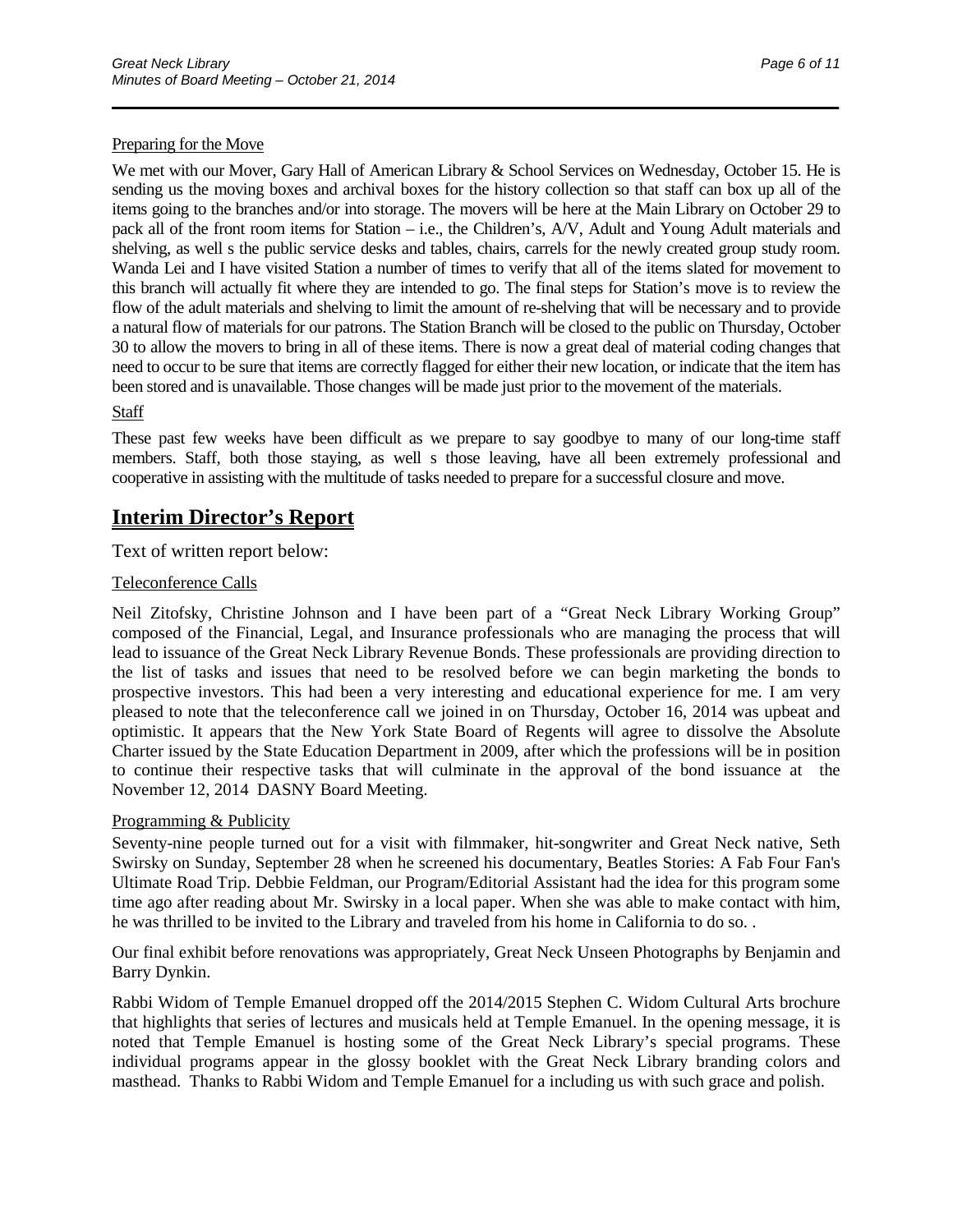#### Working Towards Closure

Library employees are working diligently to complete all the tasks necessary to close the Main Library. I want to thank all the library personnel who have volunteered to contribute their ideas and suggestions in serving on the Building Advisory Committee, the Relocation Committee, the Fundraising Committee and the Building Relocation Internal Team (BRIT) for all their efforts. Special tanks to Wanda Lei for taking the lead in measuring, drawing, and managing the identification of shelving, equipment, furniture and space that must be considered in planning the closure of the Main Library and the move into the Station, Parkville and Lakeville branches. [End of written report]

\_\_\_\_\_\_\_\_\_\_\_\_\_\_\_\_\_\_\_\_\_\_\_\_\_\_\_\_\_\_\_\_\_\_\_\_\_\_\_\_\_\_\_\_\_\_\_\_\_\_\_\_\_\_\_\_\_\_\_\_\_\_\_\_\_\_\_\_\_\_

The Interim Director added that no date has yet been set for the NLS Area Trustee meeting.

Trustee Solomon stated that if we ended up with a larger turn out for the music programs scheduled at Temple Emanuel, this may need assessing staff coverage of the programs and assign extra staff.

*Public Comment: Ralene Adler, Claudia Cruz*

# **OLD BUSINESS**

### **Policy Manual Changes**

#### ART/PHOTOGRAPHY EXHIBITS (800-45)

The proposed policy below has already been aired twice and reviewed by the Library's attorney:

It is the policy of the Board that exhibitions held in the Library involve considerations not applicable to those held at an art gallery or museum. Library facilities are used for children's activities as well as for gatherings of various community groups. Exhibitions may also be viewed by conducted school groups who are being introduced to the Library.

While conscious of the artist's right to self-expression, the Board holds that the Library walls are not a suitable arena for testing the limits of public acceptability. Where these criteria are not observed, the items should not be displayed to the public prior to specific approval from the Board of Trustees.

For every exhibit, each artist is required to sign a "hold-harmless" form (see attached), which form is also used by the Library to secure insurance coverage for the period indicated.

The Great Neck Library reserves the right to discard or dispose of any item left behind by an individual or group exhibiting artwork, collectibles, ephemera, or any other materials left behind by the exhibitor at the library. The Library assumes no responsibility for damage to materials left in the Library after the exhibition is over. Any items not picked up within 30 days will be deemed abandoned. The library will attempt to contact exhibitors to retrieve their property in accordance with the Art/Photography Exhibitor Procedures. If the Library chooses to hold onto an unclaimed exhibition item, it will be clearly marked as "unclaimed", with exhibit delivery dates, and a copy of the exhibitor's contact information attached to it.

This policy will be written into the Art/Photography Exhibitor Procedures that artists sign upon delivery of the artwork.

**Trustee Nina Esagoff recommended some changes to the first paragraph of this policy before it was voted on. The revised wording of this paragraph now reads:** *"It is the policy of the Board that exhibitions displayed in the Library be subject to certain scrutiny not necessarily applicable to those held in an art gallery or museum."*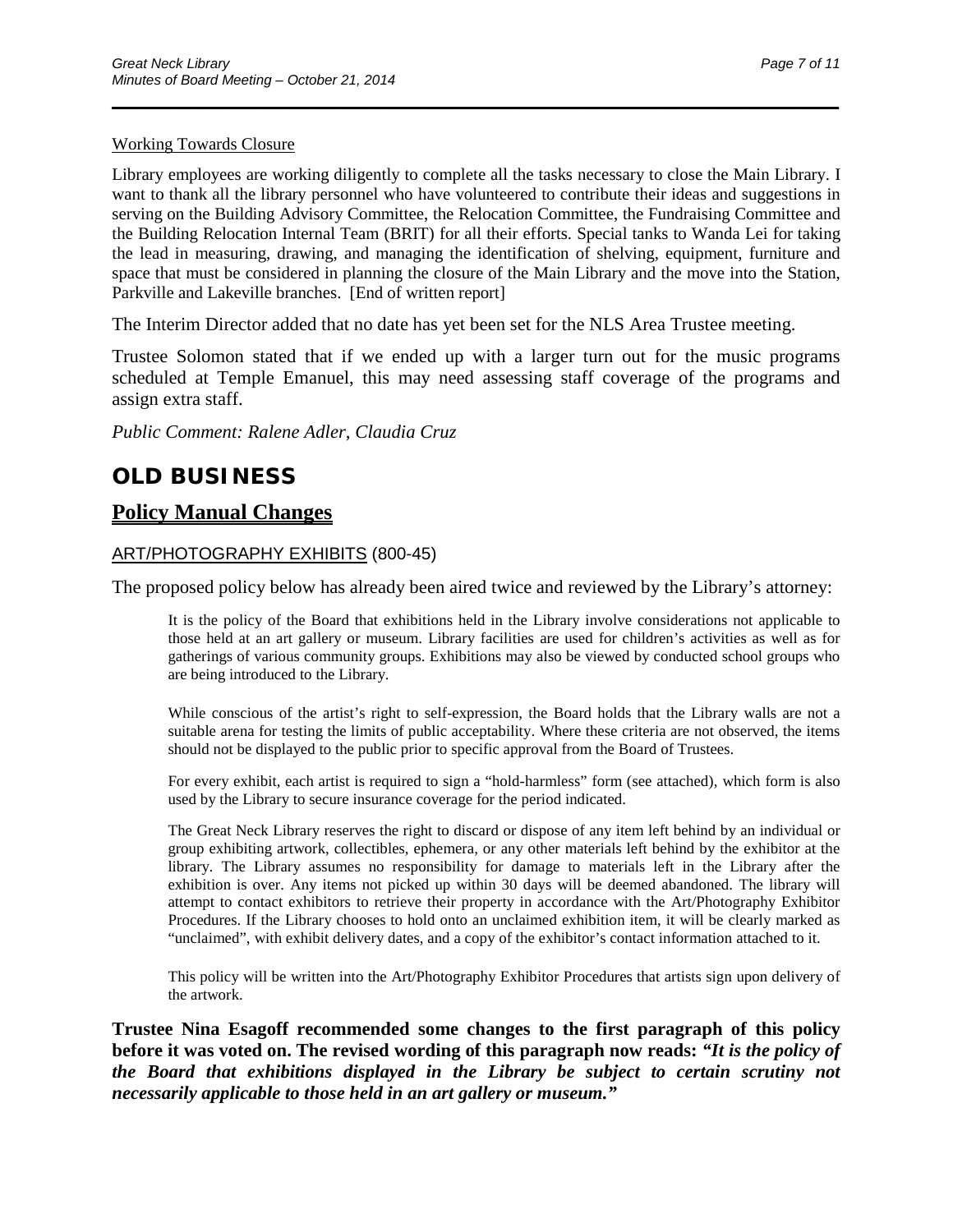### **Upon motion by Joel Marcus, seconded by Varda Solomon, and after discussion, it was,**

\_\_\_\_\_\_\_\_\_\_\_\_\_\_\_\_\_\_\_\_\_\_\_\_\_\_\_\_\_\_\_\_\_\_\_\_\_\_\_\_\_\_\_\_\_\_\_\_\_\_\_\_\_\_\_\_\_\_\_\_\_\_\_\_\_\_\_\_\_\_

**RESOLVED,** that the Great Neck Library Board of Trustees Library approve the new policy for Art and Photography Exhibit, as amended, to be included in the Board Policy Manual under a new section 800-45;

and further;

I move that all references to Art/Photography Exhibit in the exiting section 900-60 of the Board Policy manual be removed.

**VOTE:** Yes – 6 (DiCamillo, Ferrante Krupski, Marcus, Nina Esagoff, Pizer, Solomon) *MOTION CARRIED UNANIMOUSLY*

## **Internal Posting for Interim Library Director Position**

**Upon motion by Francine Ferrante Krupski and seconded by Josie Pizer, and after discussion, it was,**

**RESOLVED**, that the Great Neck Library Board of Trustees approve the job descriptions for the Interim Library Director to enable the internal posting for this position.

VOTE: Yes – 6 (DiCamillo, Ferrante Krupski, Marcus, Nina Esagoff, Pizer, Solomon) *MOTION CARRIED UNANIMOUSLY*

## **Amendment to Resolution for Reimbursement of Expenses from Bond**

**Upon motion by Josie Piser and seconded by Francine Ferrante Krupski, and after discussion, it was,**

**RESOLVED**, that the Great Neck Library Board of Trustees amend the resolution delegating power to the Treasurer of the Great Neck Library to authorize participation in the issuance of the bond by the Dormitory Authority of the State of New York on behalf of the Library, passed at the August 28, 2014 Board meeting, by deleting the words "chartered by the Board of Regents of the State of New York on April 20, 2009", in the first paragraph beginning WHEREAS.

President DiCamillo explained the reason for amending this resolution. The original resolution referenced the 2009 charter which has now been dissolved so this document has to be amended to remove that reference.

**VOTE**: Yes – 6 (DiCamillo, Ferrante Krupski, Marcus, Nina Esagoff, Pizer, Solomon) *MOTION CARRIED UNANIMOUSLY*

# **NEW BUSINESS**

## **Excess Library Equipment & Furniture**

**Upon motion by Janet Nina Esagoff and seconded by Josie Pizer, and after discussion, it was,**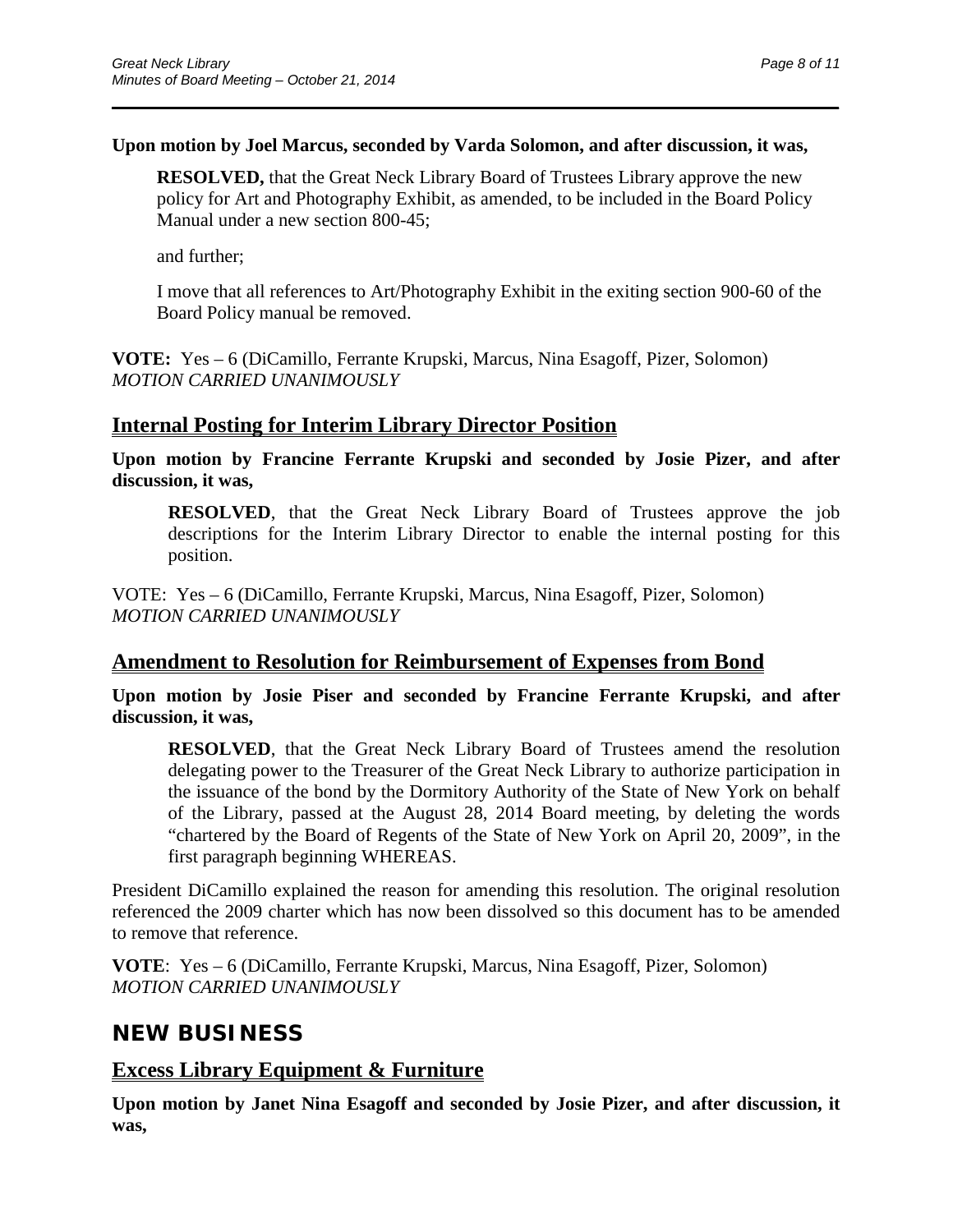**RESOLVED,** that the Great Neck Library Board of Trustees declare the items listed on the schedules dated September 24 and October 16, 2014, excessed and authorize the Interim Director to dispose of same in an appropriate manner.

Interim Assistant Director Johnson explained that there will be a silent auction the first two weeks of November in the lower level lobby of the Main Library. The information along with pictures of the items will be posted on the Library's website.

\_\_\_\_\_\_\_\_\_\_\_\_\_\_\_\_\_\_\_\_\_\_\_\_\_\_\_\_\_\_\_\_\_\_\_\_\_\_\_\_\_\_\_\_\_\_\_\_\_\_\_\_\_\_\_\_\_\_\_\_\_\_\_\_\_\_\_\_\_\_

*Public Comment: Ralene Adler*

**VOTE:** Yes – 6 (DiCamillo, Ferrante Krupski, Marcus, Nina Esagoff, Pizer, Solomon) *MOTION CARRIED UNANIMOUSLY*

## **Director Search Committee to Join Board of Trustees in Interviewing Search Firms**

**Upon motion by Francine Ferrante Krupski and seconded by Varda Solomon, and after discussion, it was,**

**RESOLVED,** that the Great Neck Library Board of Trustees authorize the non-Board members of the Director Search Committee to join the Library's Board of Trustees to interview the firms in the search for a Library Director for the Great Neck Library.

*Public Comment: Ralene Adler*

**VOTE:** Yes – 6 (DiCamillo, Ferrante Krupski, Fuller, Nina Esagoff, Pizer, Solomon) *MOTION CARRIED UNANIMOUSLY*

## **VOIP (Voice Over Internet Protocol) Proposal for Telephone Relocation**

#### **Upon motion by Joel Marcus and seconded by Varda Solomon, and after discussion, it was,**

**RESOLVED,** that the Great Neck Library Board of Trustees approve the purchase of 11 VOIP telephones and related technologies for use at the Branch libraries during the closure of the Main Library at a price not to exceed \$4,755.00;

And further:

I move that the Great Neck Library Board of Trustees authorize the relocation of the telephone system into the Main Building after the renovation at a cost not to exceed \$6,940.00. Such funds to be charged to the Main Building and Special Services fund, as amended.

### **The resolution was amended to include the fund line to which this expenditure will be charged.**

**VOTE:** Yes – 6 (DiCamillo, Ferrante Krupski, Marcus, Nina Esagoff, Pizer, Solomon) *MOTION CARRIED UNANIMOUSLY*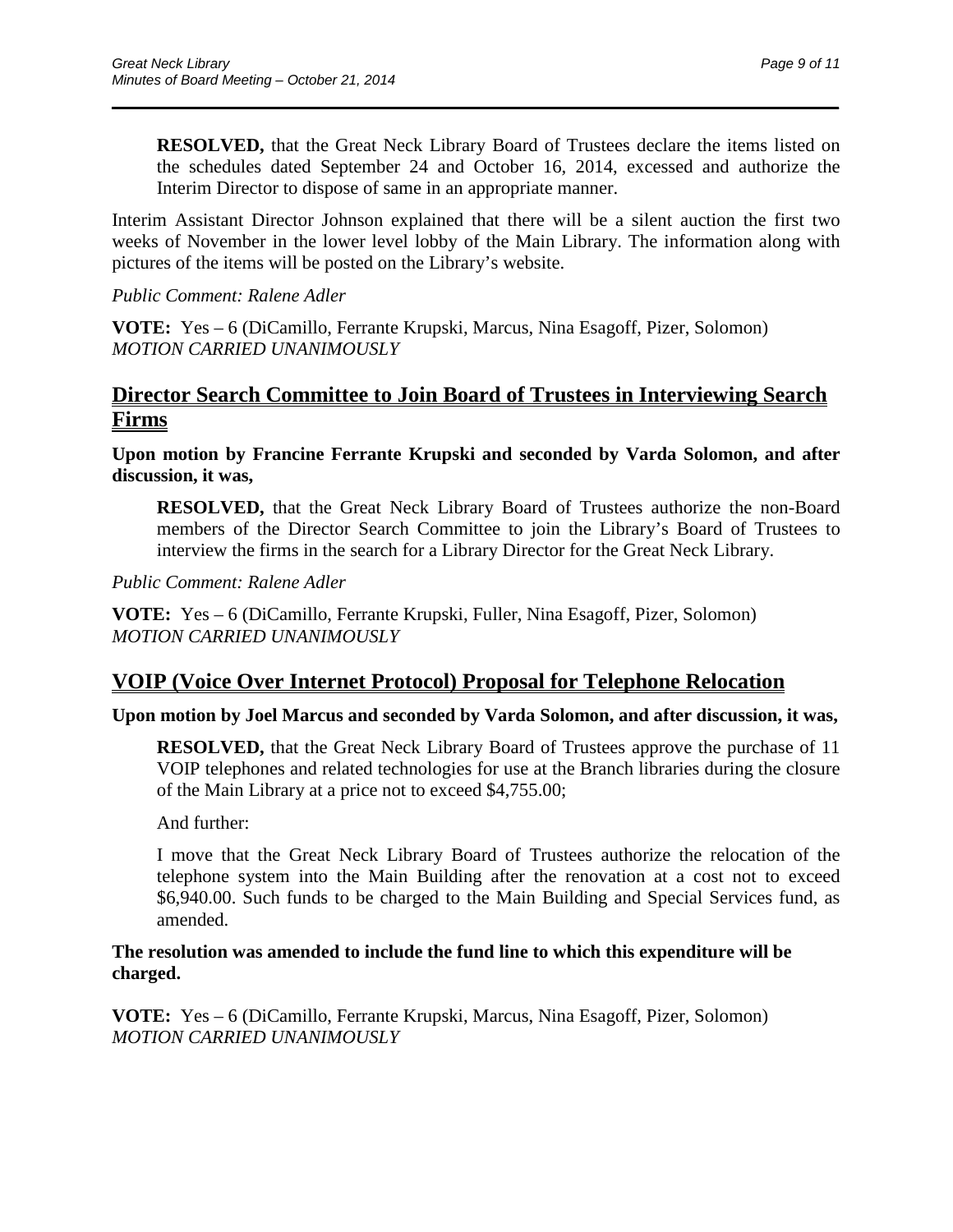# **Levels Renovation Restricted Gift Fund**

### **Upon motion by Varda Solomon and seconded by Francine Ferrante Krupski, and after discussion, it was,**

\_\_\_\_\_\_\_\_\_\_\_\_\_\_\_\_\_\_\_\_\_\_\_\_\_\_\_\_\_\_\_\_\_\_\_\_\_\_\_\_\_\_\_\_\_\_\_\_\_\_\_\_\_\_\_\_\_\_\_\_\_\_\_\_\_\_\_\_\_\_

**RESOLVED,** that the Great Neck Library Board of Trustees authorize the creation of a Levels Renovation Fund within the Library's Restricted Gift Group of funds.

*Public Comment: Claudia Cruz, Ralene Adler*

**VOTE:** Yes – 6 (DiCamillo, Ferrante Krupski, Marcus, Nina Esagoff, Pizer, Solomon); *MOTION CARRIED UNANIMOUSLY*

## **Acceptance of Donations to Levels Renovation Restricted Gift Fund**

### **Upon motion by Joel Marcus and seconded by Josie Pizer, and after discussion, it was,**

**RESOLVED,** that the Great Neck Library Board of Trustees accept a gift from Ellen and Samuel Gottlieb in the amount of \$150 with our thanks, and further, that the previous gift of \$100 from Judy Weber be reclassified to this new account as well.

*Public Comment: Claudia Cruz*

**VOTE:** Yes – 6 (DiCamillo, Ferrante Krupski, Marcus, Nina Esagoff, Pizer, Solomon) *MOTION CARRIED UNANIMOUSLY*

# **Art Appraisal**

### **Upon motion by Varda Solomon and seconded by Joel Marcus, and after discussion, it was,**

**RESOLVED,** that the Great Neck Library Board of Trustees authorize a "collection review" of artwork owned by the Great Neck Library to be performed by a member of the Appraisers Association of America, at a cost not to exceed \$2,500;

And further,

I move that the Great neck Library Board of Trustees authorize an insurance appraisal on items deemed valuable by the appraiser, at a cost not to exceed \$5,000; such funds to be charged to the Main Building and Special Services fund.

The Business Manager inquired if the Vishniac photographs were included in the insurance appraisal to which he was told no. He said that they should be included.

**VOTE:** Yes – 6 (DiCamillo, Ferrante Krupski, Marcus, Nina Esagoff, Pizer, Solomon) *MOTION CARRIED UNANIMOUSLY*

## **Records Destruction – Business Office**

**Upon motion by Janet Nina Esagoff and seconded by Francine Ferrante Krupski, and after discussion, it was,**